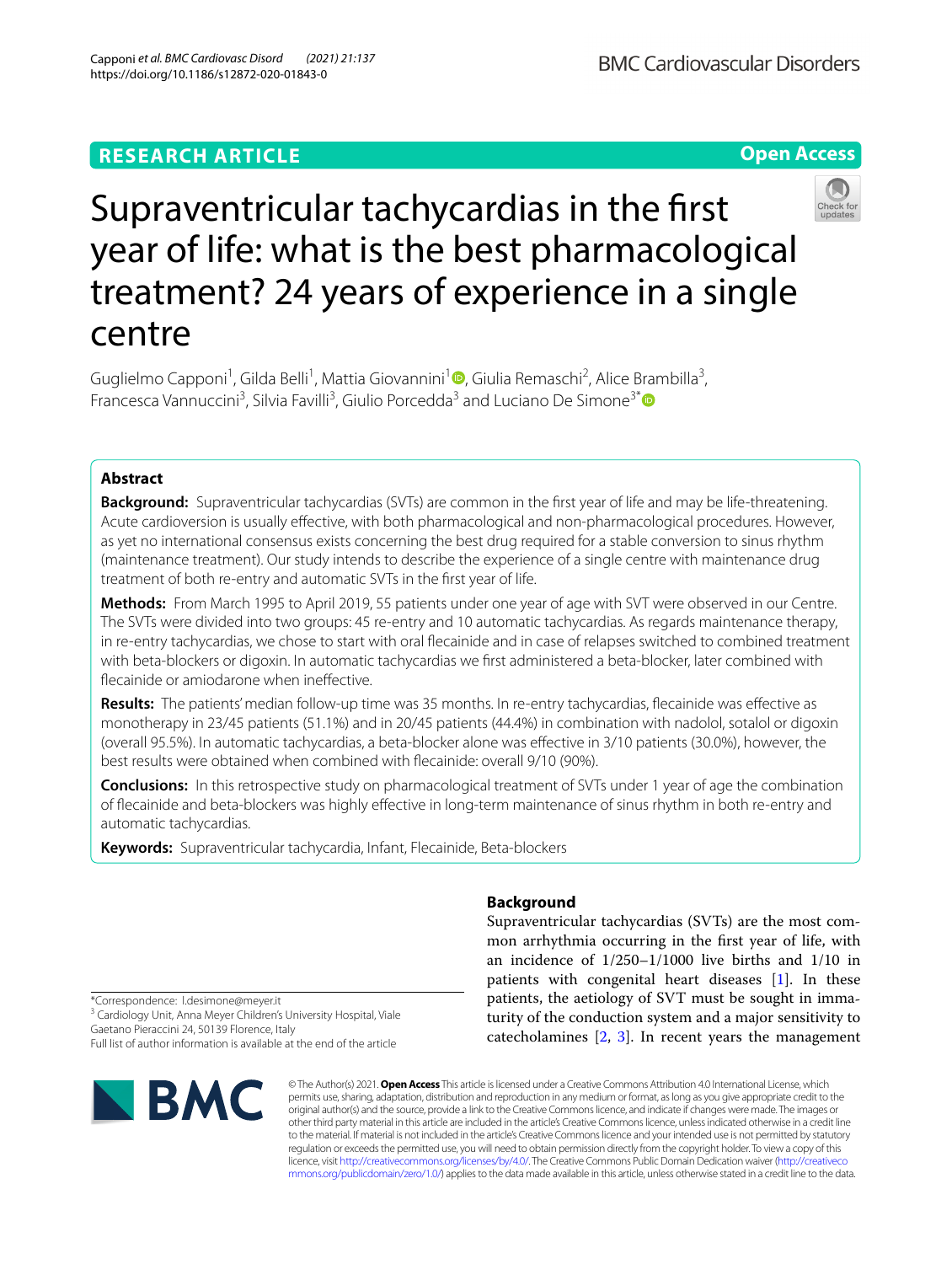of the prevention of supraventricular tachycardia recurrences has shifted towards the use of Class III antiarrhythmic drugs (sotalol and amiodarone) or Class IC drugs (fecainide and propafenone), with success rates comparable with digoxin and beta-blocking agents. However, the "gold standard" therapy in terms of safety and efficacy for long-term treatment has not been established [[4\]](#page-7-3). Our retrospective study evaluated the diferent antiarrhythmic response of re-entry and automatic tachycardias to maintenance therapy mainly with Class IC drugs and beta-blockers, used either alone or in combination.

#### **Methods**

We performed an observational retrospective study among patients sufering from SVTs occurring in the frst year of life and referred to the Cardiology Unit of the Anna Meyer Children's University Hospital in Florence from March 1995 to April 2019. All the patients were treated in the Intensive Care Unit and data were collected by selecting and reviewing paper-based medical records, and since January 2000, electronic medical records. The patients' inclusion criteria were an SVT at onset between the fetal period and the end of the frst year of life. We divided the patients into two sub-groups: re-entry or automatic tachycardias. Since they have the same mechanism, we included atrioventricular re-entry tachycardias (AVRT), atrioventricular nodal re-entry tachycardias (AVNRT), and paroxysmal junctional reciprocating tachycardias (PJRT) in the re-entry tachycardias. These different arrythmias were diagnosed on the basis of 12-lead ECGs (trans-thoracic or trans-oesophageal) according to the European Society of Cardiology practice guidelines and other criteria [\[5](#page-7-4)[–7\]](#page-7-5): (a) in an AVRT, the P wave is usually identifable in the ascending or descending branch of the T wave, the PR is longer than the  $\mathbb{RP}^{7}$  interval, the T wave follows about 70 ms after the QRS; (b) in an AVNRT, the P wave is identifable as a pseudo r1 wave in V1 and a pseudo s wave in inferior leads; (c) a PJRT is characterized by an R–P' interval longer than P–R with the P–R interval being normal or short, negative P waves in leads II, III and aVF and the absence of "warm up" at SVT onset; (d) automatic tachycardia is recognized by a progressive shortening in the P–P interval at the onset of SVT and an R–P' interval longer than the P–R interval.

We also used intravenous adenosine as an additional diagnostic test: in re-entry forms it abruptly restores the sinus rhythm, whereas it only reduces the ventricular rate in most automatic forms  $[8]$  $[8]$ . All the patients were treated with acute therapy, defned as treatments used with the aim of restoring the sinus rhythm: adenosine, intravenous or oral fecainide, intravenous amiodarone or intravenous propafenone, and non-pharmacological treatments (diving reflex, trans-oesophageal stimulation

or direct current shock). We used fecainide as a frstline drug in re-entries, whereas we decided to start with a beta-blocker in the automatic forms [\[9](#page-7-7), [10](#page-7-8)]. In case of unresponsiveness, other drugs were added. The short and long-term efficacy of flecainide and beta-blockers was assessed. Flecainide was administered orally at a dose ranging from 50 to 120  $\text{mg/m}^2/\text{day}$  and when the sinus rhythm was not stable for more than 3 half-lives, we decided to add a beta-blocker (sotalol 0.5–2.5 mg/kg/ day, propranolol 1–3 mg/kg/day, nadolol 1–5 mg/kg/day) or digoxin 0.005–0.0075 mg/kg/day. We used amiodar-one, 75–250 mg/m<sup>2</sup>/day, as a third-line agent [\[4](#page-7-3), [11](#page-7-8), [12](#page-7-9)]. Digoxin has been replaced by beta-blockers since 2000. In automatic tachycardias we decided to start with beta blockers (propranolol, nadolol or sotalol) at the above dosage schedule. When a stable sinus rhythm was not achieved after 3 half-lives, we decided to add fecainide and, in case of unresponsiveness, shifted to the combination with amiodarone. Since October 2014 the serum concentration of fecainide has been assessed in all patients by liquid chromatography tandem-mass spectrometry and it has been kept in a range of 200–800 ng/ ml. Measuring the drug concentration helped us to identify under or overdosage and allowed for changing the oral therapy, irrespective of clinical symptoms or ECG alterations. We also reported the time to sustained sinus rhythm, defned as the days between the frst administration of an antiarrhythmic agent and achievement of the stable sinus rhythm. After discharge, each patient had home monitoring for 1 year at the most, and they all underwent a regular follow-up in our Cardiology Unit where we documented any supraventricular tachycardia relapses, therapeutic variations or adverse efects. In the absence of recurrences during the previous 6 months or after the frst year of life with at least one week without antiarrhythmic therapy, we performed a trans-oesophageal study. When we were not able to induce a re-entry arrhythmia, the drug therapy was discontinued. The statistical analysis can be divided into two parts: for one we used descriptive values as mean, standard deviation (SD), median and discrete values as percentage using Excel algorithms; for the other we used the t-test to compare time to cardioversion in re-entry and automatic tachycardias.

#### **Results**

#### **Study population**

From March 1995 to April 2019, 55 patients with SVTs occurring in the frst year of life were monitored at our centre and satisfed our criteria. 6/55 patients (10.9%) had congenital heart disease (CHD): 3 ventricular septal defects, 1 ventricular septal defect associated with atrial septal defect, 1 non-compacted left ventricular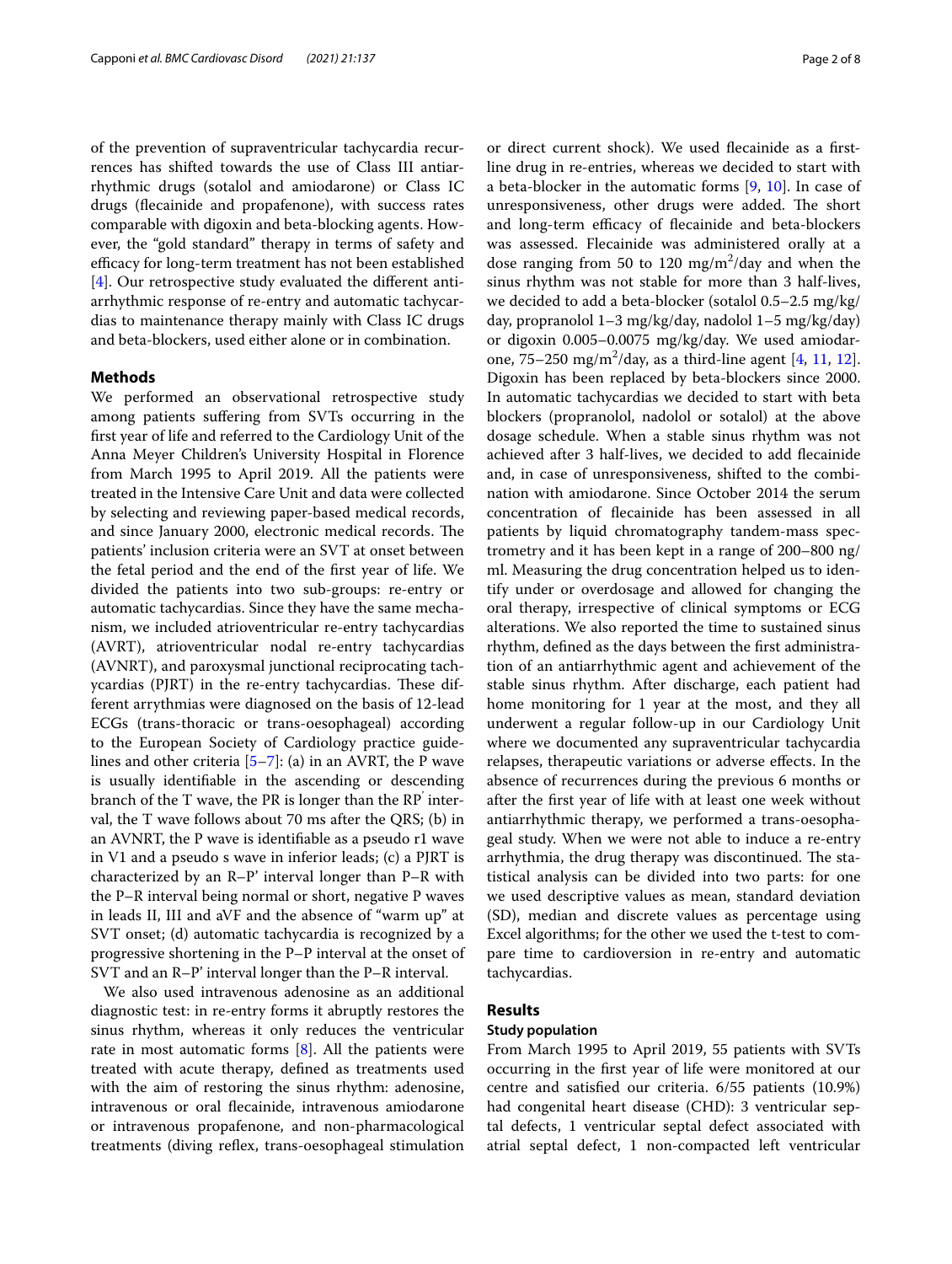cardiomyopathy associated with ventricular septal defect and 1 Ebstein anomaly. In 7/55 patients (12.7%), the arrhythmia occurred during fetal life. Median postnatal age at onset was 12.5 days (1–303 days, mean 40.9 days  $\pm$  77.6 days SD). Of these, 45/55 (81.2%) had a re-entry tachycardia (Table [1](#page-3-0)): 40/45 (88.8%) had AVRT,  $4/45$  (8.8%) AVNRT, and  $1/45$  (2.2%) a PJRT. The patients' heart rate ranged between 200 and 340 bpm. The clinical symptoms at onset were documented in 43/45 patients (95.5%): 2/43 (4.6%) had cardiogenic shock, 19/43 (44.1%) symptoms related to heart failure (dyspnoea, failure to thrive, pallor, drowsiness), and 22/43 (51.1%) minor symptoms (restlessness, persistent crying). In 10/55 patients (18.1%), the ECG detected automatic tachycardias (Table [2\)](#page-4-0); heart rate ranged between 180 and 300 bpm. Clinical presentation was cardiogenic shock in 1/10 patients (10.0%), heart failure-related symptoms in 2/10 (20.0%), and minor symptoms in 7/10 (70.0%).

#### **Responses**

During the median 35 months' follow-up (from 0 to 289 months), we obtained diferent responses in re-entry and automatic tachycardias (Fig. [1](#page-4-1)). In re-entry tachycardias, fecainide was efective as monotherapy in 23/45 patients (51.1%), while in 20/45 (44.4%), a stable cardioversion was achieved after adding digoxin in 7/20 patients (35.0%), sotalol in 3/20 (15.0%), nadolol in 8/20 (40.0%), and propranolol in 2/20 (10.0%). For 2/45 patients (4.4%), fecainide was inefective: in both cases the amiodarone plus nadolol combination was efective. As regards automatic tachycardias, the beta-blockers nadolol, propranolol and sotalol in monotherapy were effective in  $3/10$ patients  $(30.0\%)$ . The others,  $(7/10)$   $(70.0\%)$ , required the combination of beta-blockers with another drug: fecainide in 6/7 (85.7%) cases, and amiodarone in 1/7 (14.2%). In the majority of patients, fecainide was efective with two or three administrations per day, in 2/52 cases (3.8%), however, the number of doses had to be increased: one patient was given six doses of fecainide and four of nadolol a day and the other patient was stabilized with six doses of fecainide and three of sotalol a day. Unlike re-entry supraventricular tachycardias, stable cardioversion was delayed in automatic tachycardias. In re-entry tachycardias, we obtained sustained sinus rhythm between 1 and 22 days, while in automatic tachycardias we achieved the same result between 6 and 40 days  $(p<0.05)$  (Table [3\)](#page-5-0). In all but one case,  $1/55$ (QTc equal to 500 ms), the QTc interval was in the normal range. At the last follow-up (median 35 months), 29/55 (52.7%) patients were still in maintenance therapy, while 19/55 (34.5%) had stopped their drug therapy in accordance with the trans-oesophageal study. 5/55 (9.0%) patients underwent radiofrequency ablation at 7, 10, 12

(2 patients) and 13 years of age. Maintenance therapy had been carried out before discontinuation for a median of 16 months (from 10 to 72 months). We had six hospital readmissions: three patients received fecainide and nadolol, two fecainide and sotalol, and one propafenone; stable maintenance of sinus rhythm was obtained thanks to dose increments and in one patient by shifting to amiodarone and nadolol.

#### **Safety**

One patient died during follow-up because of decompensated heart failure related to glycogenosis type 2. Flecainide caused signifcant adverse events in 2/52 (3.8%) patients: one had severe bradycardia (80 rpm) with wide QRS and atrioventricular dissociation, transitory pallor, and hypotonia, followed by rapid and complete recovery after discontinuing treatment. Another death involved an outpatient unsuccessfully treated with intravenous fecainide elsewhere, who, after administration of the correct oral dose of fecainide, experienced severe intraventricular conduction disorders, bradycardia, ventricular arrhythmias, evolving into asystole and cardiac arrest, unresponsive to cardiopulmonary resuscitation treatment. Both adverse events were related to accidental overdosage: in the frst, the fecainide concentration was 2 times higher, and in the second, 6 times higher than normal. Two other patients experienced minor complications: psychomotor agitation and QT prolongation, without causing major arrhythmias. Beta-blocker therapy was fully tolerated in all patients.

#### **Discussion**

Many anti-arrhythmic drugs are used in both acute and maintenance treatment of re-entry and automatic tachycardias in the frst year of life; however, to date no consensus exists regarding the most efective drug, and there is still a wide variability in the treatments. According to the European guidelines, in case of re-entry tachycardias the frst antiarrhythmic choice should be a Class 1A, Class 1C or Class 3 antiarrhythmic agent, except for amiodarone that should only be used if other drugs fail to control the arrhythmia. In case of automatic tachycardias, the frst choice should be digoxin, with a Class 1C agent or beta-blocker added in case of failure, and using amiodarone as a third-line drug [\[4\]](#page-7-3). Our data demonstrate the efectiveness of fecainide and beta-blockers for a long-term follow up, starting from neonatal age up to childhood. In re-entry tachycardias we focused on the antiarrhythmic properties of oral fecainide as maintenance therapy. Flecainide, an IC anti-arrhythmic drug, has optimal pharmacodynamic properties, namely, the ability to slow the rate of diastolic depolarization plus it is highly efective in inducing anterograde and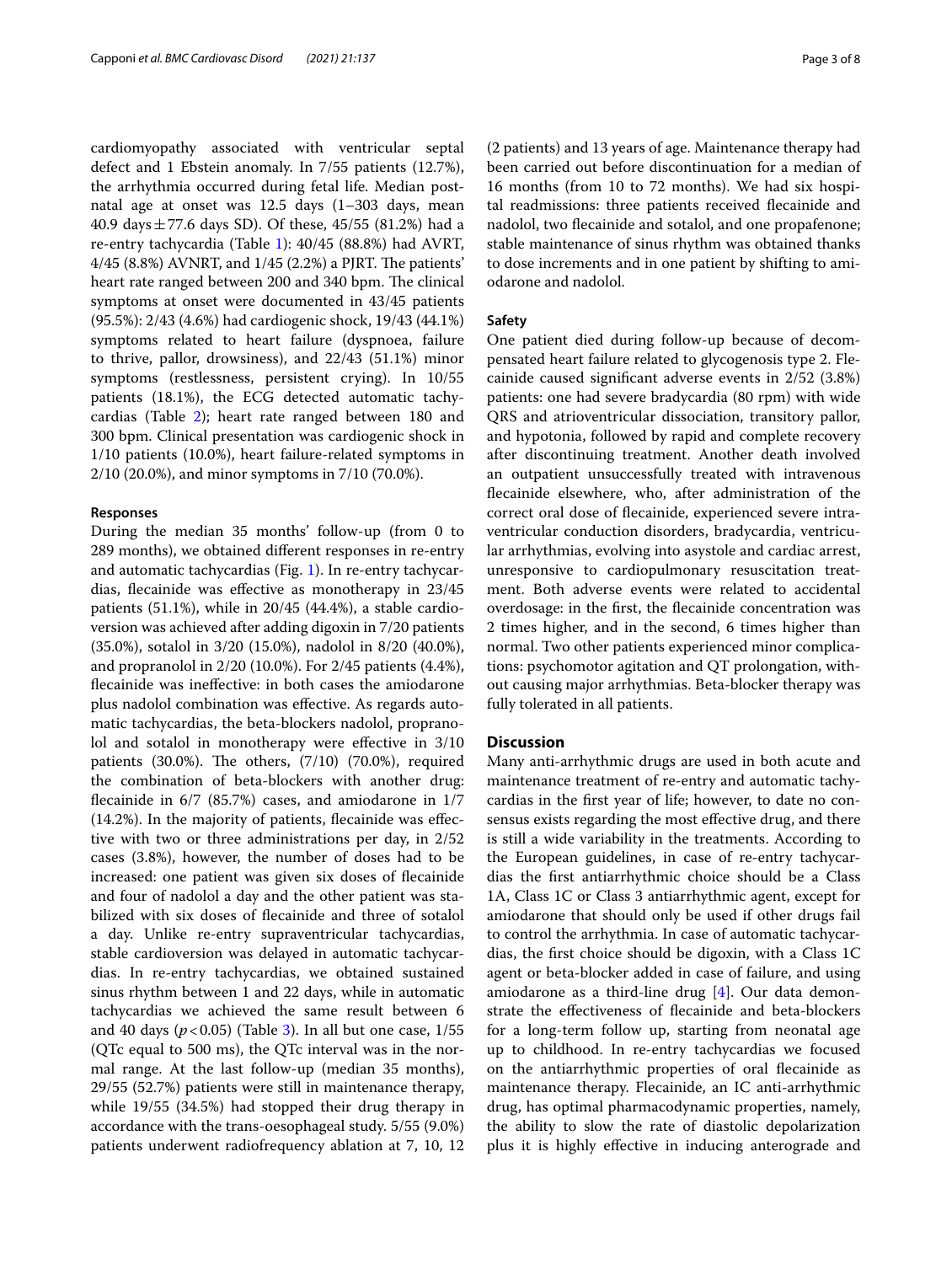|                | Types of re-entry | Onset (days)   | CHD       | Maximum HR<br>(bpm) | Symptoms                     | Maintenance therapy      | Time to<br>CV (days) |
|----------------|-------------------|----------------|-----------|---------------------|------------------------------|--------------------------|----------------------|
| $\overline{1}$ | <b>AVRT</b>       | 32             |           | 300                 | Minor                        | Flecainide + nadolol     | $\overline{7}$       |
| $\overline{2}$ | AVRT              | Fetal          |           | 280                 | Minor                        | Flecainide + nadolol     | 15                   |
| 3              | AVRT              | 1              |           | 280                 | Minor                        | Flecainide + sotalol     | 8                    |
| $\overline{4}$ | <b>AVRT</b>       | 64             |           | 240                 | Minor                        | Flecainide               | 1                    |
| 5              | AVRT              | 18             |           | 300                 | HF                           | Flecainide               |                      |
| 6              | <b>AVNRT</b>      | 1              |           | 240                 | Minor                        | Flecainide               |                      |
| 7              | AVRT              | 230            |           | 300                 | HF                           | Flecainide               |                      |
| 8              | <b>AVRT</b>       | $\overline{2}$ |           | 270                 | Minor                        | Flecainide               |                      |
| 9              | <b>AVRT</b>       | 12             |           | 250                 | Minor                        | Flecainide               |                      |
| 10             | AVRT              | 14             |           |                     | Minor                        | Flecainide               |                      |
| 11             | AVRT              | 10             |           | 280                 | HF                           | Flecainide               | 1                    |
| 12             | AVRT              | 13             |           | 320                 | Shock                        | Flecainide               | 1                    |
| 13             | AVRT              | $\mathbf{1}$   |           | 250                 | HF                           | Amiodarone + nadolol     | 22                   |
| 14             | AVRT              | $\mathbf{1}$   |           | 320                 | Minor                        | Flecainide               | 1                    |
| 15             | AVRT              | 256            |           | 300                 | Minor                        | Flecainide + sotalol     | 7                    |
| 16             | AVRT              | 56             |           | 260                 | HF                           | Flecainide               | 1                    |
| 17             | <b>AVNRT</b>      | 6              |           | 260                 | Minor                        | Flecainide               | 1                    |
| 18             | AVRT              | $\mathbf{1}$   |           | 261                 | Minor                        | Flecainide + propranolol | 15                   |
| 19             | <b>AVNRT</b>      | 13             | VSD       | 215                 | Minor                        | Flecainide               | 1                    |
| 20             | <b>AVRT</b>       | 15             |           |                     | HF                           | Flecainide + digoxin     | $\overline{7}$       |
| 21             | <b>AVRT</b>       | 26             |           | 280                 |                              | Flecainide + digoxin     | 4                    |
| 22             | <b>AVRT</b>       | 11             |           |                     |                              | Flecainide + digoxin     | $\overline{2}$       |
| 23             | <b>AVRT</b>       | Fetal          |           |                     | HF                           | Flecainide + sotalol     | 15                   |
| 24             | <b>AVRT</b>       | 10             |           | 340                 | HF                           | Flecainide               | 1                    |
| 25             | AVRT              | 36             |           | 280                 | Minor                        | Flecainide + nadolol     | 3                    |
| 26             | AVRT              | 72             |           | 300                 | HF                           | Flecainide               | $\mathbf{1}$         |
| 27             | <b>AVRT</b>       | 27             |           | 280                 | Minor                        | Flecainide + digoxin     | 4                    |
| 28             | <b>AVRT</b>       | 8              |           | 300                 | Shock                        | Flecainide               | D                    |
| 29             | AVRT              | 15             |           | 260                 | HF                           | Flecainide               |                      |
| 30             | <b>AVRT</b>       | Fetal          |           | 300                 | HF                           | Flecainide + digoxin     | 4                    |
| 31             | AVRT              | 15             | Ebstein   | 200                 | HF                           | Flecainide + digoxin     | 3                    |
| 32             | AVRT              | 3              |           | 300                 | Minor                        | Flecainide               |                      |
| 33             | <b>AVRT</b>       | Fetal          |           | 220                 | HF                           | Flecainide               |                      |
| 34             | <b>AVRT</b>       | 12             | $ASD+VSD$ | 260                 | HF                           | Flecainide + propranolol | 7                    |
| 35             | <b>AVRT</b>       | 1              |           | 240                 | Minor                        | Flecainide               |                      |
| 36             | <b>AVNRT</b>      | 12             |           | 220                 | HF                           | Flecainide               | $\mathbf{1}$         |
| 37             | <b>AVRT</b>       | 224            |           | 280                 | Minor                        | Flecainide + nadolol     | 6                    |
| 38             | AVRT              | 21             |           | 201                 | HF                           | Flecainide               |                      |
| 39             | AVRT              | 24             |           | 300                 | HF                           | Flecainide + nadolol     | 5                    |
| 40             | AVRT              | $\overline{7}$ |           | 300                 | Minor                        | Flecainide + nadolol     | 7                    |
| 41             | AVRT              | 1              |           | 280                 | Minor                        | Flecainide               |                      |
| 42             | AVRT              | 36             |           | 290                 | $\mathsf{HF}% _{\mathsf{F}}$ | Amiodarone + nadolol     | 15                   |
| 43             | AVRT              | 11             |           | 280                 | Minor                        | Flecainide + nadolol     | 7                    |
| 44             | <b>AVRT</b>       | 1              |           | 225                 | Minor                        | Flecainide               | 1                    |
| 45             | PJRT              | Fetal          |           | 217                 | $\mathsf{HF}% _{\mathsf{F}}$ | Flecainide + nadolol     | 15                   |

<span id="page-3-0"></span>

|  |  | Table 1 Characteristics of the patients with re-entry tachycardias |
|--|--|--------------------------------------------------------------------|
|--|--|--------------------------------------------------------------------|

*AVRT* atrioventricular re-entry tachycardia, *CV* cardioversion, *AVNRT* atrioventricular nodal re-entry tachycardia, *PJRT* paroxysmal junctional re-entry tachycardia, *ASD* atrial septal defect, *CHD* congenital heart diseases, *D* death, *Ebstein* Ebstein's anomaly, *HF* heart failure, *HR* heart rates, *minor* minor symptoms, *NCLV* non-compacted left ventricular cardiomyopathy, *shock* cardiogenic shock, *VSD* ventricular septal defect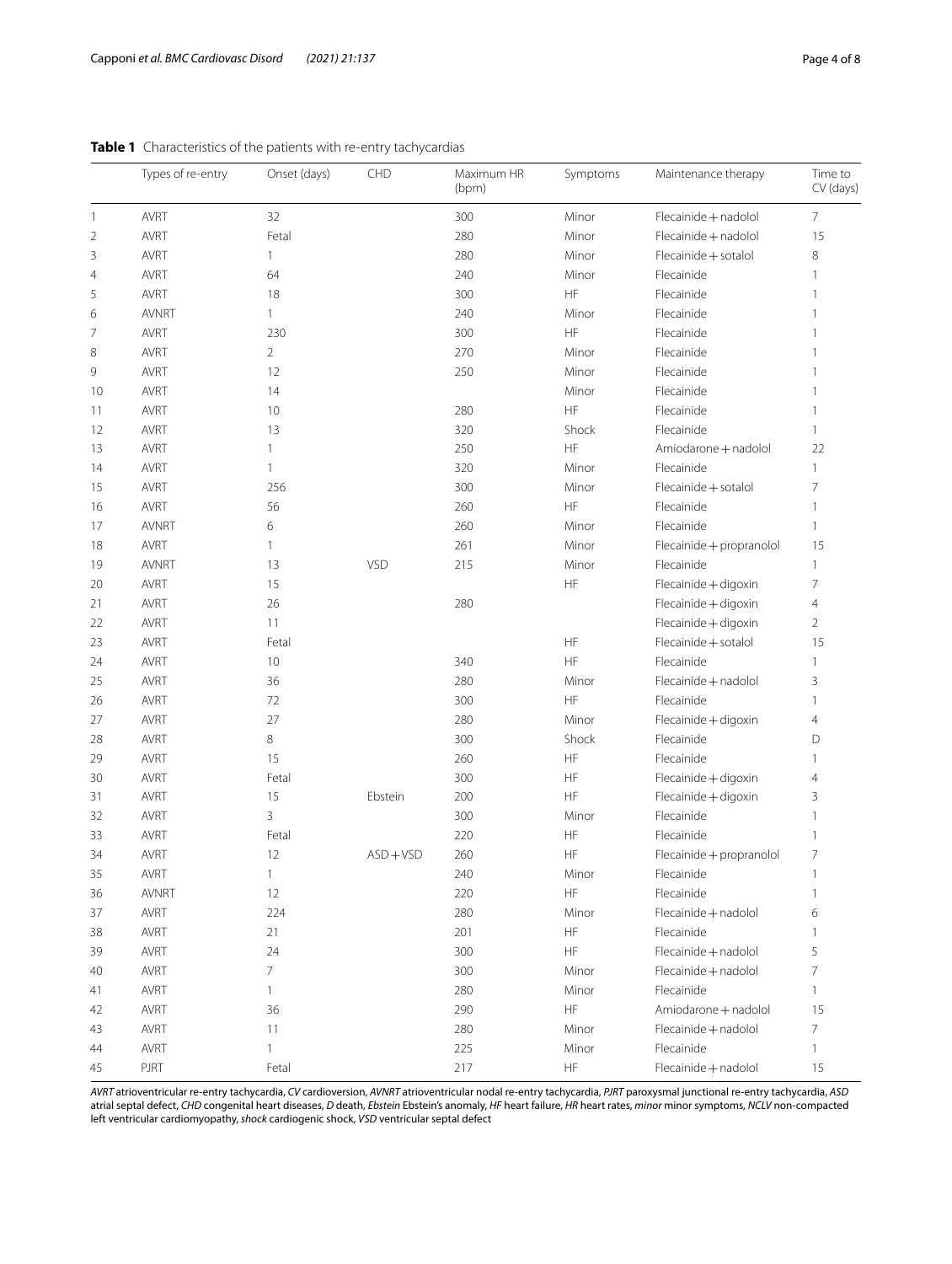|                | Onset (days) | <b>CHD</b>   | Maximum HR (bpm) | Symptoms  | Maintenance therapy  | Time to<br>CV (days) |
|----------------|--------------|--------------|------------------|-----------|----------------------|----------------------|
|                | Fetal        |              | 240              | Minor     | Flecainide + nadolol | 40                   |
| 2              | Fetal        |              | 220              | Minor     | Flecainide + sotalol | 22                   |
| 3              | 285          |              | 280              | Minor     | Flecainide + sotalol | 20                   |
| $\overline{4}$ | 2            | $VSD + NCLV$ | 210              | Minor     | Amiodarone + nadolol | 40                   |
| 5              | 303          |              | 300              | Shock     | Flecainide + nadolol | 23                   |
| 6              | 36           | <b>VSD</b>   | 180              | <b>HF</b> | Flecainide + nadolol | 22                   |
| 7              |              |              | 240              | <b>HF</b> | Flecainide + sotalol | 32                   |
| 8              | 13           |              | 230              | Minor     | Nadolol              | 6                    |
| 9              |              |              | 195              | Minor     | Propranolol          | 26                   |
| 10             | 6            | VSD          | 250              | Minor     | Sotalol              | 10                   |

<span id="page-4-0"></span>**Table 2** Characteristics of the patients with automatic tachycardias

*CHD* congenital heart diseases, *CV* cardioversion, *HF* heart failure, *HR* heart rates, *minor* minor symptoms, *NCLV* non-compacted left ventricular, *VSD* ventricular septal defect



<span id="page-4-1"></span>retrograde conduction block on accessory pathways. It also presents good pharmacokinetic properties, including relatively fast oral absorption and a long half-life elimination of about  $11-12$  h  $[13, 14]$  $[13, 14]$  $[13, 14]$  $[13, 14]$ . Thanks to these properties, this drug showed high efficacy in 73-100% of supraventricular tachycardias [\[15](#page-7-12)]. Unlike in adulthood,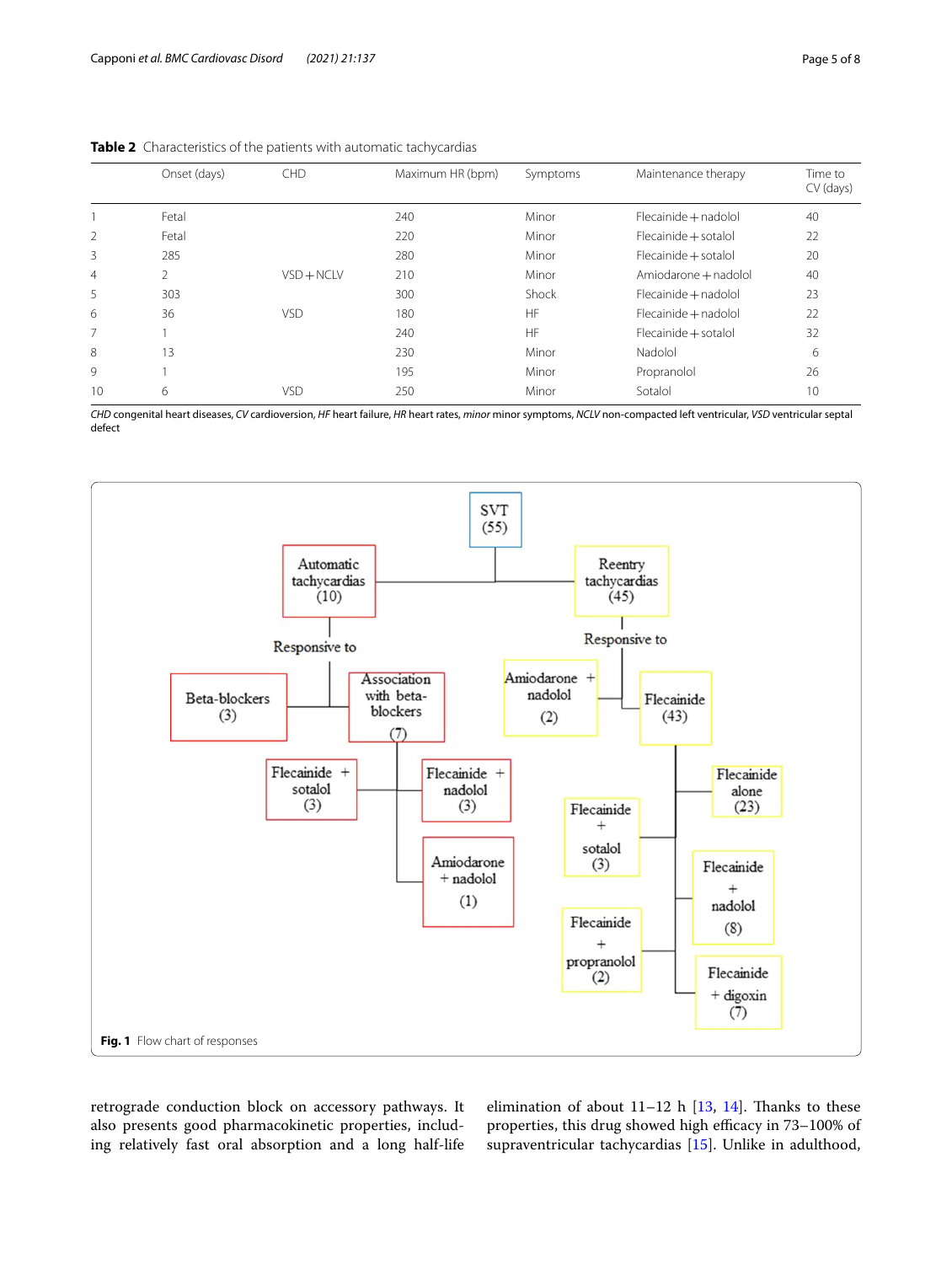<span id="page-5-0"></span>**Table 3** Time to cardioversion (days)

|                                     | Re-entry<br>tachycardias | Automatic tachycardias |          |
|-------------------------------------|--------------------------|------------------------|----------|
| $Mean \pm SD$<br>(days)             | $4.5 + 5.2$              | $241 + 111$            | p < 0.05 |
| Median (days) $1(1 \text{ to } 22)$ |                          | 22.5 (6 to 40)         |          |

where a signifcant incidence of pro-arrhythmic efects was reported in the CAST study, fecainide-induced arrhythmias were documented in less than 7% of the paediatric population [\[15,](#page-7-12) [16](#page-7-13)]. Propafenone, another IC anti-arrhythmic drug, demonstrated good results in clinical trials [\[17\]](#page-7-14). In a prospective study comparing four anti-arrhythmic drugs in long-term prophylaxis of SVT, it appeared to be less effective than flecainide  $[10]$  $[10]$ . Few studies are reported with sotalol, a Class III anti-arrhythmic agent with beta-blocking properties; although high efectiveness has been reported with elevated doses in paediatric SVTs, we decided to use it in combination with fecainide, given the encouraging results of this combination [[18\]](#page-7-15). Beta-blockers in monotherapy might be an alternative choice, both in re-entry and automatic tachycardias. In the SAMIS trial, one of the frst prospective studies in infants, long-term treatment with propranolol in monotherapy demonstrated non-inferiority when compared with digoxin in monotherapy [\[19\]](#page-7-16). In automatic atrial tachycardia, beta-blockers were used in monotherapy or combined mostly with digoxin or fecainide [\[20\]](#page-7-17). Finally, amiodarone, a third-class antiarrhythmic agent, can only be considered an alternative for infants with resistant supraventricular tachycardias due to its well-known adverse events: in a recent cohort of 150 paediatric patients receiving amiodarone in acute and long-term treatment, 50.8% developed thyroid dysfunction, especially the newborns (66.7%) [[12](#page-7-9)]. Furthermore, a recent comparative study between fecainide and amiodarone for the treatment of paediatric supraventricular tachycardias demonstrated the non-inferiority of the former, both in patients with congenital heart disease and those with structurally normal hearts. Lastly, in all the patients in whom amiodarone was inefective, the shift to fecainide allowed for controlling the arrhythmia [[11\]](#page-7-18). Perry et al. [\[14\]](#page-7-11) observed 45 patients with supraventricular tachycardias (both re-entries and automatics) and showed that fecainide controlled about 81% of cases. O'Sullivan et al. [[21\]](#page-7-19) reported that 39 infants with sustained atrioventricular re-entry tachycardias nonresponsive to digoxin were treated with fecainide, with about 96% of success. Ferlini et al. [[9](#page-7-7)] showed that neonates could be treated with this drug both in acute and mid-term therapy with an efectiveness of approximately 85%. Our data showed an efficacy of about 51.1% in reentry tachycardias as monotherapy; however, when we combined it with beta-blockers or digoxin, a stable cardioversion was achieved in up to 95.5% of cases. Digoxin has been reported to be successful when combined with fecainide both in fetal and neonatal supraventricular tachycardias  $[20, 22]$  $[20, 22]$  $[20, 22]$  $[20, 22]$ . The effectiveness of combined treatment compared to monotherapy may be related to the enhanced adrenergic tone of the neonate, representing a trigger for re-entry arrhythmias**.** In order to achieve stable rhythm control, automatic tachycardias, known to be more resistant to incessant antiarrhythmic treatment, require a pharmacological combination more frequently than re-entry forms [[20](#page-7-17)].

Price et al. [\[23](#page-7-21)] considered 10 patients with supraventricular tachycardias (eight re-entry and two automatic) in the frst year of life who were unresponsive to at least two anti-arrhythmic agents: the combination of fecainide and sotalol was efective in all patients in an average of twelve days. Also in our experience, although sotalol is scarcely efective in monotherapy, when combined with fecainide, even at beta-blocking doses, it was able to obtain a stable cardioversion in resistant forms without prolonging the QTc interval [\[24\]](#page-7-22). Von Alvensleben et al. [[25](#page-7-23)] considered 28 patients with supraventricular tachycardias (27 with re-entries and 1 with focal atrial tachycardia) under 2 years of age; nadolol alone resolved arrhythmia in 20/28 (71.4%) cases, and for the other six this result was achieved when combined with fecainide. Perry et al. [[14\]](#page-7-11) obtained stable cardioversion with flecainide alone for 9/13 (69.2%) patients with ectopic atrial tachycardias. In our study, beta-blockers proved to be efective in monotherapy in a minority (30%), but again, the combination with fecainide allowed for controlling almost all resistant tachycardias. Therefore, a substantial number of infants with re-entry supraventricular tachycardias and the majority with automatic forms, required the combination of two antiarrhythmic agents for a stable cardioversion. Flecainide and nadolol or sotalol seemed to be the most effective choice. The time to sustained sinus rhythm was signifcantly longer in automatic tachycardias than in re-entry forms [[20,](#page-7-17) [26\]](#page-7-24). In one case, after obtaining a satisfactory rate control, we discharged the patient, and in the end observed stable conversion to sinus rhythm in all patients. In two cases a stable cardioversion was obtained when anti-arrhythmic drugs were administered more frequently than two or three times a day, with the strict recommendation to monitor ECG and blood fecainide concentration continuously in order to prevent toxicity  $[5, 27]$  $[5, 27]$  $[5, 27]$  $[5, 27]$ . This different administration rate may be related to the variability of the drug's pharmacokinetics, often reported in infants [\[14](#page-7-11), [15\]](#page-7-12). Measuring fecainide blood concentration helped us to quantify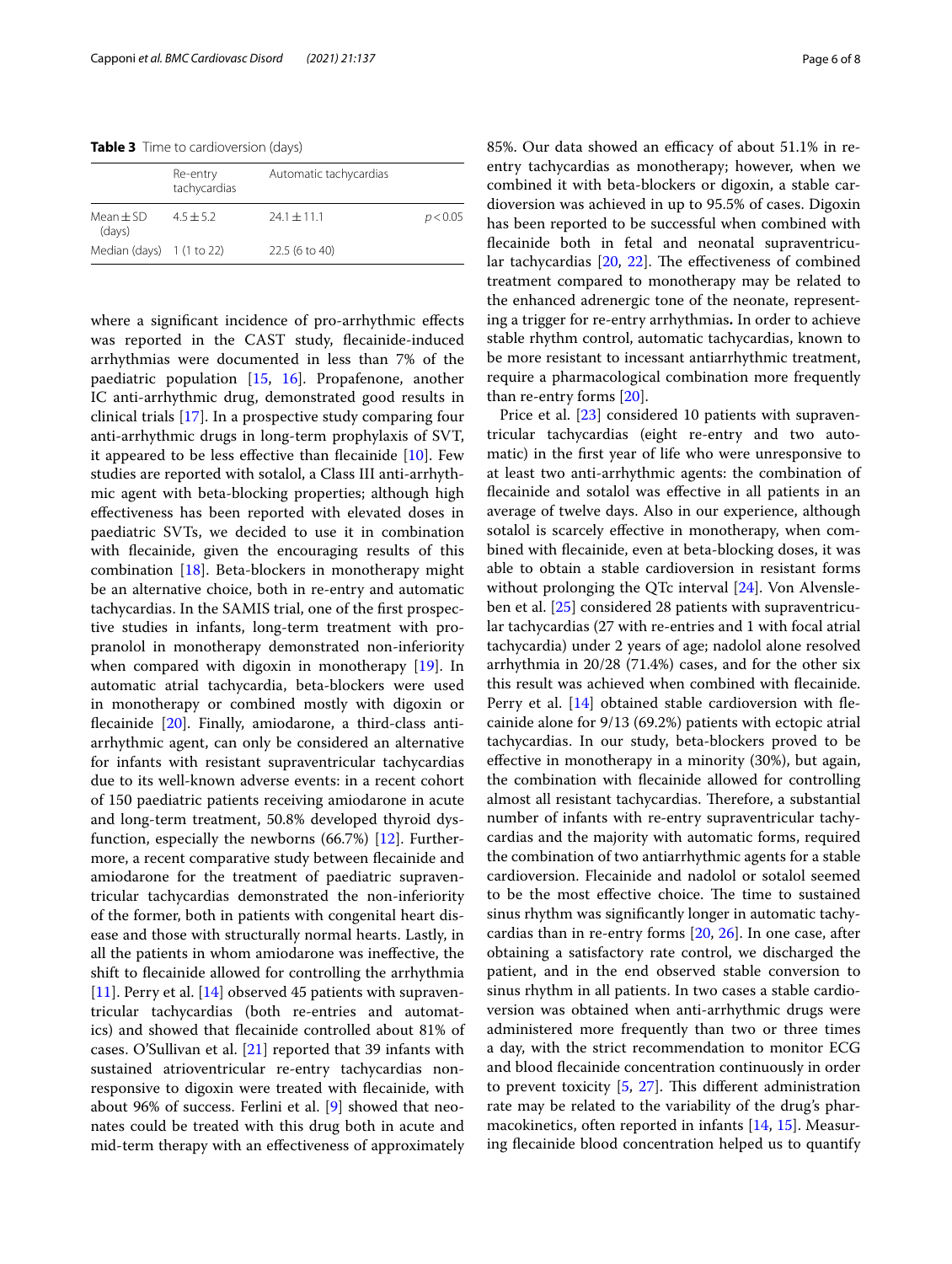the correct doses of the drug. Therefore, we strongly recommend this approach in clinical practice when possible in order to avoid life-threatening complications due to overdosage.

In line with our results, we have proposed a protocol for the treatment of infant supraventricular tachycardias, diferentiating re-entry from automatic atrial tachycardias (Fig. [2\)](#page-6-0). With regard to beta-blockers we decided to prefer nadolol over propranolol thanks to its longer halflife, and because of the excellent clinical results recently reported in maintenance therapy of SVT [[25\]](#page-7-23).

With fecainide treatment we observed two major ventricular arrhythmias. As for the patient coming from another hospital who died, fecainide toxicity could indeed have been the cause of death, possibly owing to a poor metabolizing mechanism, as also potentially reported in a recent Japanese study [\[28](#page-7-26)]. Incessant supraventricular tachyarrhythmias, ventricular tachycardias and severe bradycardias have been reported during fecainide treatment, therefore it is recommended to start therapy during hospitalization and to closely monitor the ECG and plasma concentration [\[15](#page-7-12), [29](#page-7-27)]. Pro-arrhythmic



efects and cardiac arrest seem to be more common among patients with underlying heart diseases or impaired systemic ventricular function than in those with a normal heart [[30](#page-7-28)]. However, in a recent study, a comparison between the use of fecainide and other drugs in patients with cardiomyopathy or structural heart diseases showed that there were no diferences in the incidence of cardiac arrest or death [[31\]](#page-7-29).

In our work, the gestational age at birth, birth weight and perinatal age were not predisposing factors infuencing a diferent antiarrhythmic approach. Moreover, the efficacy of antiarrhythmic agents was not influenced by the presence of CHD defects, most of which were well-tolerated.

### **Conclusions**

Our experience shows that in re-entry SVTs, fecainide may be an efective treatment option as monotherapy; nonetheless, better results can be achieved in combination with beta-blockers. In automatic tachycardias, the association of fecainide with beta-blockers (nadolol or sotalol) seems highly efective in achieving heart rate control therapy with the aim of delayed cardioversion. In specifc cases, tailored management could be required in order to maintain stable fecainide blood levels and obtain better control of arrhythmia, i.e. by increasing the number of administrations per day. It is imperative to remember that this drug should always be used with caution due to the percentage of adverse events: the possibility of monitoring the blood levels of fecainide may be helpful for this purpose.

#### **Study limitations**

The main limitation of this study was its retrospective form, due to several changes in the clinical management of the patients' therapy which did not allow for planning a prospective study. Moreover, the relatively small cohort of patients attenuated the statistical signifcance of our fndings. In addition, the delineation of shared protocols concerning acute and long-term anti-arrhythmic treatment is advocated. For this purpose, more data from randomized controlled trials are needed.

#### **Abbreviations**

AVRT: Atrioventricular re-entry tachycardia; AVNRT: Atrioventricular nodal reentry tachycardia; CHD: Congenital heart disease; PJRT: Paroxysmal junctional reciprocating tachycardia; SVT: Supraventricular tachycardia.

#### **Acknowledgements**

Not applicable.

#### <span id="page-6-0"></span>**Authors' contributions**

LDS conceptualized, designed the work, and reviewed the manuscript. GC designed the work, drafted the initial manuscript, and reviewed the